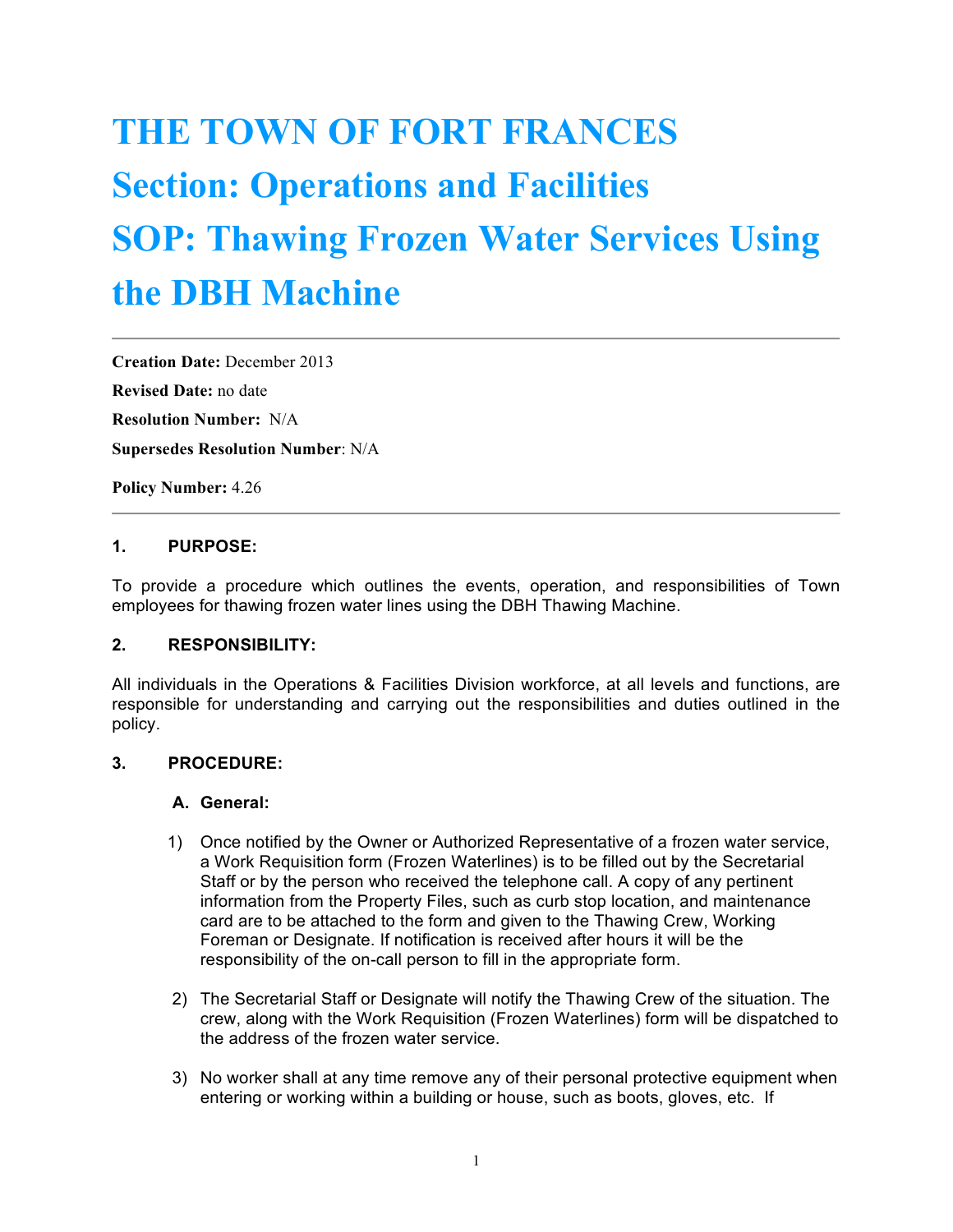necessary the crew will remove outside footwear (steel toe boots) and utilize a clean pair of rubber boots (steel toe) to avoid damage or staining any flooring (for example rugs).

- 4) Once at the work site, the crew supervisor is to present and have the Owner or Authorized Representative read and sign the Work Requisition (Frozen Waterlines) form. If the Owner or Designate is not willing to sign the form, work will not be performed.
- 5) If the Owner or Authorized Representative has any questions regarding the work procedures, costs or other such matters the supervisor of the crew shall direct their inquires to the Environmental and Facilities Superintendent or Designate.
- 6) Once the work has been completed the crew supervisor is to fill out, in detail "factual information" in the appropriate section of the form and submit it to the Environmental and Facilities Superintendent.
- 7) All pertinent information regarding the frozen water service will be logged by the Water Distribution Operator in the water distribution logbook. Also, information will be recorded In the GIS database and in the respective property files within the Operations & Facilities Division – Public Works Office.

#### **B. DBH Thaw Machine Operational Procedure:**

1) Where possible, the DBH Thaw Machine should be parked on a level surface to minimize wear on components.

#### **Before Starting DBH Machine:**

- 2) The operator should perform a "walk around" to ensure that the unit is clear of hazards. Any obvious damage should be reported immediately. The operator should also familiarize him/herself with the operating manual located on top of the control panel.
- 3) Check all fluid, oil, coolant and fuel levels:

- Oil level should be between the add and full marks of the dipstick located on the left hand side of the engine.

- Coolant should only be checked on a cold engine, and the radiator cap should be removed slowly to release any pressure that may have built up. Coolant should be within 15 mm of the bottom of the fill pipe.

- Fuel level should be checked in the tank on the right hand side of the engine. This piece of equipment uses dyed diesel.

4) Ensure that the main breaker handle is in the "OFF" position.

## **Starting DBH Machine:**

5) While holding the OIL PRESSURE BY-PASS button, turn the ignition key to the start position and hold it there until the engine starts then release the key. When the oil pressure begins to climb, release the OIL PRESSURE BY-PASS button.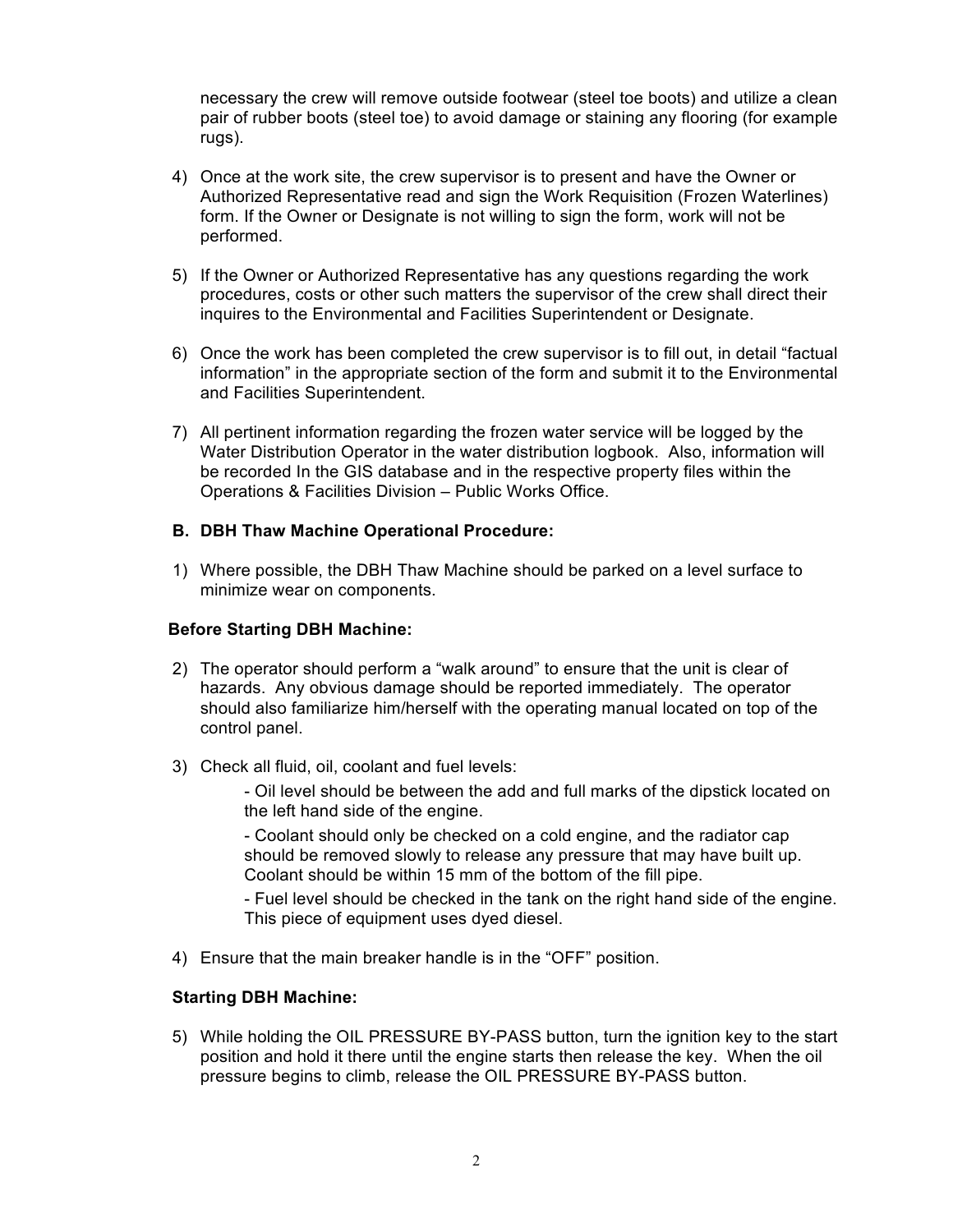Notes:

- a) The key should not be held on start for more than 30 seconds without allowing the starter motor to cool.
- b) If the oil pressure does not begin to rise within 15 seconds, shut the unit off and report the problem.
- 6) Check the engine ammeter to ensure that the starting battery is charging.
- 7) Allow the engine and components to warm up for several minutes before putting the unit into service.
- 8) Turn the main breaker switch to "ON". The green "STANDBY POWER" light should be on.

### **Thawing Procedure:**

- 1) Press the "THAWING STOP" button, and make sure that the "PIPE THAWING" light is not on.
- 2) Operator is to check using an ammeter for stray current running through internal water piping. Where more than 15 amps of current are recorded the cable connects are to be relocated to a new position or the service line disconnected from the remainder of the house nearest the main water valve.
- 3) Plug one cable into each of the two L/R receptacles on the panel, starting at number "1". Extras may be added to lengthen cables to cover more distance as required. Connect the clamps to the pipe.

#### Notes:

- a) Do not allow the cables to form loops on themselves as this may prevent the pipe from thawing.
- b) When connecting to a hydrant, connect to the barrel, not the operating nut. If necessary, remove a port cap to get a good connection.
- c) If the building is part of the Town's I.C.I. sector, the Fort Frances Power Corp. is to be contacted to determine if the building uses 3 phase power. If it is determined that 3 phase power is supplied to the building, an electrician must also be called in to ensure that the system is safe for connection of the thawing machine to the water service line.
- d) Out of Town: An electrician shall be present at all locations to be thawed to determine if 3 phase power is supplied to the building and to ensure that the system is safe for connection of the thawing machine to the water service line.
- 4) The thawing machine is now ready.
- 5) The following sequence of steps must be performed in order to determine which party is responsible for costs:
	- a) The Crew shall first try thawing from the building to the curb stop at the property line. If successful, the property owner or tenant will be responsible for 100% of costs incurred.